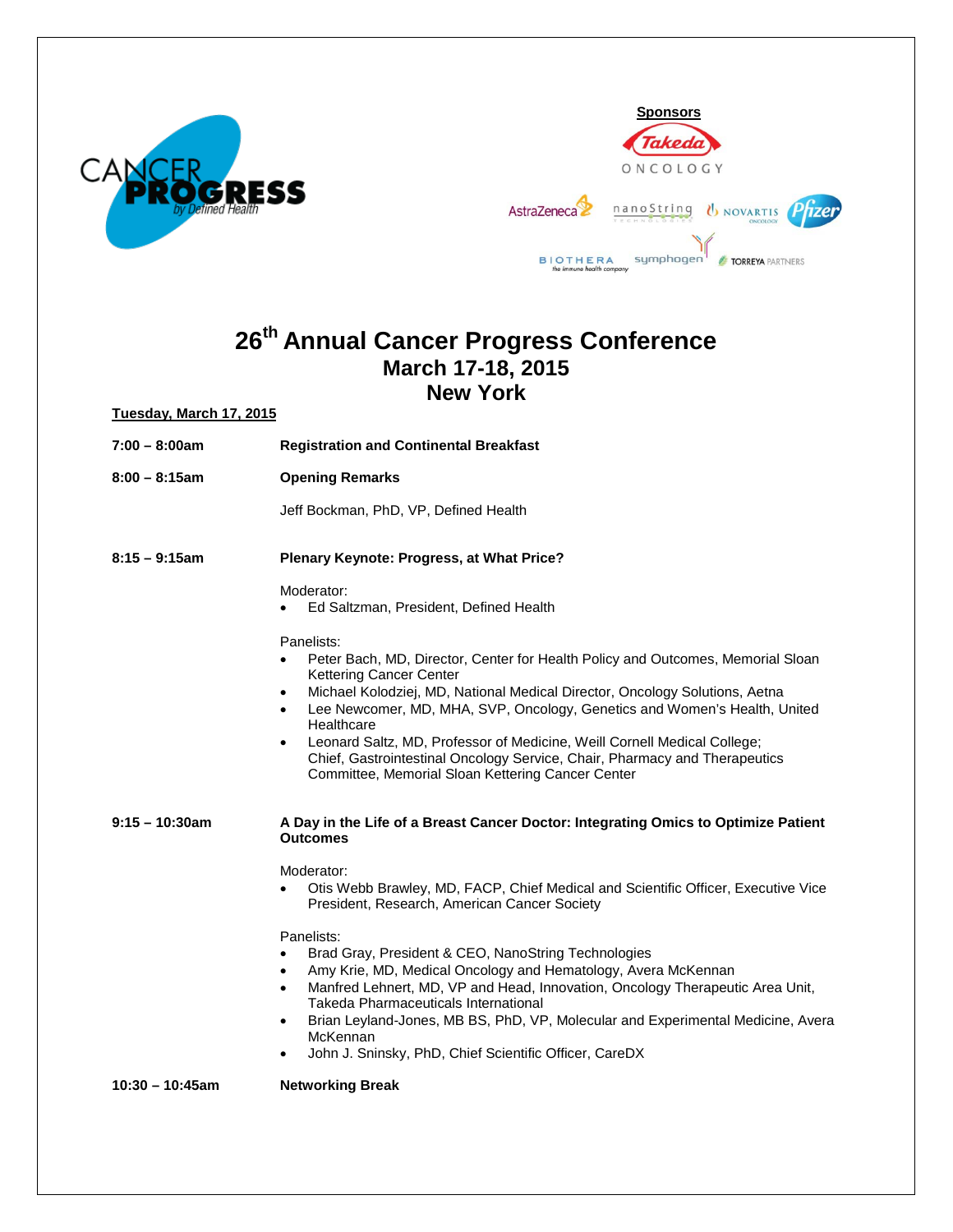

| $10:45 - 12:00 \text{pm}$ | <b>Tumor Panel I: Rare and Pediatric Cancers</b>                                                                                                                                                                                                                                                                                                                                                                                                                                                                                                                                                                                                                                                                                               |
|---------------------------|------------------------------------------------------------------------------------------------------------------------------------------------------------------------------------------------------------------------------------------------------------------------------------------------------------------------------------------------------------------------------------------------------------------------------------------------------------------------------------------------------------------------------------------------------------------------------------------------------------------------------------------------------------------------------------------------------------------------------------------------|
|                           | Moderator:<br>Mike Rice, MS, MBA, Senior Consultant, Defined Health                                                                                                                                                                                                                                                                                                                                                                                                                                                                                                                                                                                                                                                                            |
|                           | Panelists:<br>Peter C. Adamson, MD, Chair, Children's Oncology Group, Alan R. Cohen Endowed<br>Chair in Pediatrics, The Children's Hospital of Philadelphia<br>Meredith K. Chuk, MD, Scientific Liaison for Sarcoma, Medical Officer, FDA<br>$\bullet$<br>Carlos Rodriguez-Galindo, MD, Associate Professor, Department of Pediatrics,<br>Harvard Medical School; Medical Director, Pediatric Oncology Clinical Trials,<br>Pediatric Oncology, Dana-Farber Cancer Institute; Director, Solid Tumor Program,<br>Pediatric Oncology, Dana-Farber Cancer Institute<br>Peter Sandor, MD, MBA, Vice President, Global Marketing Oncology, Amgen<br>$\bullet$<br>Maoxia Zheng, PhD, Global Development Team Leader, Pediatric Oncology,<br>Genentech |
| $12:00 - 1:15$ pm         | <b>Networking Luncheon</b>                                                                                                                                                                                                                                                                                                                                                                                                                                                                                                                                                                                                                                                                                                                     |
| $1:15 - 2:30$ pm          | Immunotherapy I: Targeting Checkpoint, Co-Stimulatory and Novel<br><b>Immunomodulatory MOAs</b>                                                                                                                                                                                                                                                                                                                                                                                                                                                                                                                                                                                                                                                |
|                           | Moderator:<br>Jeff Bockman, PhD, VP, Defined Health<br>$\bullet$                                                                                                                                                                                                                                                                                                                                                                                                                                                                                                                                                                                                                                                                               |
|                           | Panelists:<br>Ada Braun, MD, PhD, Chief Medical Officer, Biothera<br>Axel Hoos, MD, PhD, VP, Oncology Research and Development, GlaxoSmithKline<br>$\bullet$<br>Johanna Joyce, PhD, Member, Memorial Sloan Kettering Cancer Center<br>$\bullet$<br>Hy Levitsky, MD, Adjunct Professor, Oncology, Medicine and Urology, Sidney Kimmel<br>$\bullet$<br>Comprehensive Cancer Center, Johns Hopkins University School of Medicine<br>Nils Lonberg, PhD, SVP, Biologics Discovery, Bristol-Myers Squibb<br>٠<br>Harlan Robins, PhD, Co-Founder and Chief Scientific Officer, Adaptive<br>Biotechnologies<br>Jedd Wolchok, MD, PhD, Ludwig Center at Memorial Sloan Kettering Cancer Center<br>$\bullet$                                             |
| $2:30 - 3:45$ pm          | Immunotherapy II: Engineered Cell Therapy                                                                                                                                                                                                                                                                                                                                                                                                                                                                                                                                                                                                                                                                                                      |
|                           | Moderator:<br>Mike Rice, MS, MBA, Senior Consultant, Defined Health<br>Panelists:<br>Renier J. Brentjens, MD, PhD, Director, Cellular Therapeutics, Associate Attending<br>Physician, Dept of Medicine, Leukemia Service, Memorial Sloan Kettering Cancer<br>Center<br>Thomas J. Farrell, CEO, Bellicum Pharmaceuticals<br>$\bullet$                                                                                                                                                                                                                                                                                                                                                                                                           |
|                           | Prof. Dolores J. Schendel, PhD, Chief Scientific Officer, Medigene<br>$\bullet$<br>Gaurav Shah, MD, Global Clinical Program Head (CART / CTL019 Adoptive T-cell<br>$\bullet$<br>Therapies) Novartis Pharmaceuticals<br>Cassian Yee, MD, Professor, Dept of Melanoma Medical Oncology, Professor, Dept<br>$\bullet$<br>of Immunology, Director, Solid Tumor Cell Therapy, MD Anderson Cancer Center                                                                                                                                                                                                                                                                                                                                             |
| $3:45 - 4:00 \text{pm}$   | <b>Networking Break</b>                                                                                                                                                                                                                                                                                                                                                                                                                                                                                                                                                                                                                                                                                                                        |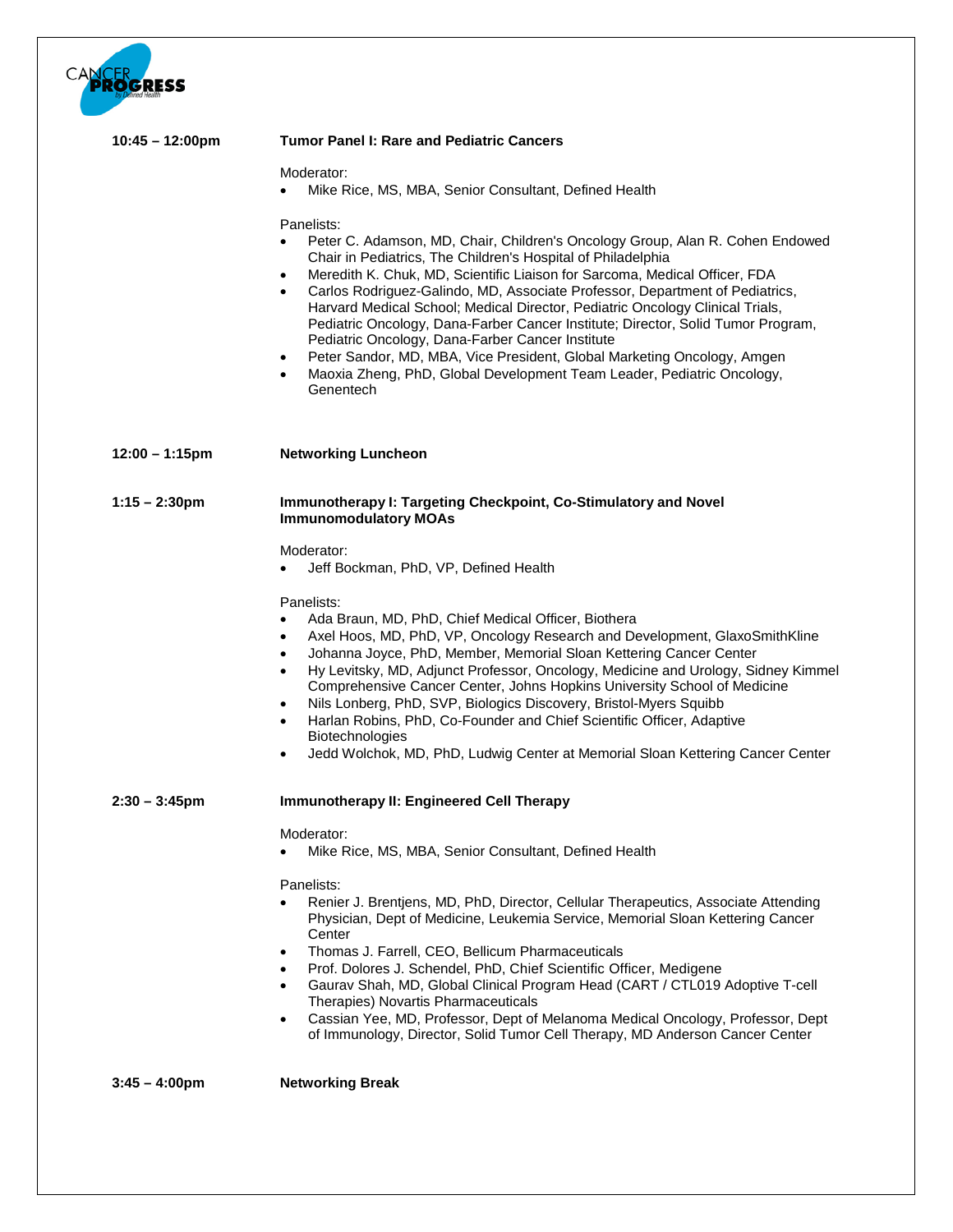| •1933            |                                                                                                                                                                                                                                                                                                                 |
|------------------|-----------------------------------------------------------------------------------------------------------------------------------------------------------------------------------------------------------------------------------------------------------------------------------------------------------------|
| $4:00 - 5:15$ pm | Tumor Panel II: B-Cell Malignancies: Recent Advances, Remaining Challenges and<br><b>Promising New Approaches</b>                                                                                                                                                                                               |
|                  | Moderator:<br>Mike Rice, MS, MBA, Senior Consultant, Defined Health                                                                                                                                                                                                                                             |
|                  | Panelists:<br>Omar Abdel-Wahab, MD, Hematologist/Oncologist, Memorial Sloan Kettering Cancer<br>Center                                                                                                                                                                                                          |
|                  | Stanley R. Frankel, MD, Adjunct Associate Professor of Medicine, Division of<br>$\bullet$<br>Hematology/Oncology, Columbia University College of Physicians and Surgeons<br>William Grossman, MD, PhD, Therapeutic Area Lead, Oncology-Global<br>$\bullet$<br>Pharmaceutical R&D/Global Medical Affairs, AbbVie |
|                  | Thomas J. Kipps, MD, PhD, Evelyn and Edwin Tasch Chair in Cancer Research,<br>$\bullet$<br>Distinguished Professor & Deputy Director, Research Operations, UC San Diego<br>Moores Cancer Center                                                                                                                 |
| $5:15 - 6:30$ pm | <b>Combination Therapies: Challenges and Opportunities</b>                                                                                                                                                                                                                                                      |
|                  | Moderator:<br>Jeff Bockman, PhD, VP, Defined Health                                                                                                                                                                                                                                                             |
|                  | Panelists:<br>Richard Brian Gaynor, MD, VP, Product Development/Medical Affairs, Eli Lilly and<br>$\bullet$<br>Company<br>Ivan Horak, MD, Chief Scientific/Medical Officer, Symphogen A/S<br>$\bullet$                                                                                                          |
|                  | Noemi Rosa, Novartis<br>٠<br>Eric Rowinsky, MD, Chief Medical Officer, Head of Research & Development,<br>$\bullet$<br><b>Stemline Therapeutics</b>                                                                                                                                                             |
| $6:30 - 8:30$ pm | <b>Cancer Progress 2015 Reception</b>                                                                                                                                                                                                                                                                           |

**\_\_\_\_\_\_\_\_\_\_\_\_\_\_\_\_\_\_\_\_\_\_\_\_\_\_\_\_\_\_\_\_\_\_\_\_\_\_\_\_\_\_\_\_\_\_\_\_\_\_\_\_\_\_\_\_\_\_\_\_\_\_\_\_\_\_\_\_\_\_\_\_\_\_\_\_\_\_\_\_\_\_\_\_\_**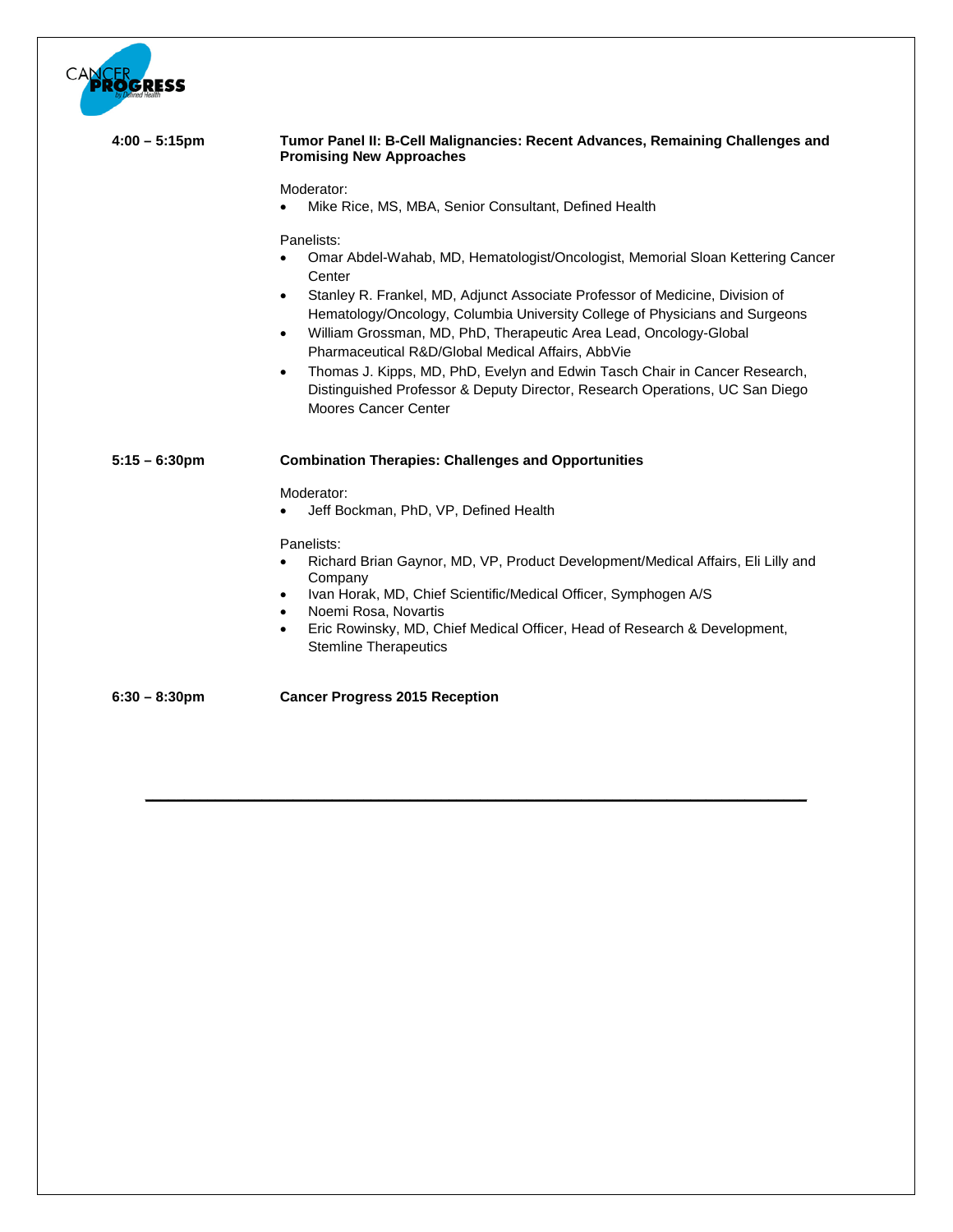

## **Wednesday, March 18, 2015**

| $7:00 - 8:00am$           | <b>Continental Breakfast</b>                                                                                                                                                            |
|---------------------------|-----------------------------------------------------------------------------------------------------------------------------------------------------------------------------------------|
| $8:00 - 8:15am$           | <b>Opening Remarks</b>                                                                                                                                                                  |
|                           | Mike Rice, MS, MBA, Senior Consultant, Defined Health                                                                                                                                   |
| $8:15 - 9:15$ am          | <b>Keynote Address:</b><br>Technology and Big Data: Transforming Cancer Research and Care<br>Lynda Chin, MD, Department Chair, Department of Genomic Medicine, Division of<br>$\bullet$ |
|                           | Cancer Medicine, The University of Texas MD Anderson Cancer Center                                                                                                                      |
| $9:15 - 10:30$ am         | <b>Bucket Trials and Drug Umbrellas</b>                                                                                                                                                 |
|                           | Moderator:                                                                                                                                                                              |
|                           | Haleh Saber, PhD, Principal Consultant, PAREXEL International                                                                                                                           |
|                           | Panelists:<br>James H. Doroshow, MD, Deputy Director for Clinical and Translational Research,<br>$\bullet$<br>National Cancer Institute                                                 |
|                           | Patricia LoRusso, DO, Associate Center Director of Innovative Medicine, Smilow<br>$\bullet$                                                                                             |
|                           | Cancer Center, Yale University<br>Ellen V. Sigal, PhD, Chairperson & Founder, Friends of Cancer Research<br>$\bullet$                                                                   |
|                           | Eric Slosberg, PhD, Senior Director, Translational Medicine, Early Development,<br>$\bullet$<br>Strategy & Innovation, Novartis Oncology                                                |
|                           | Marc Theoret, MD, Scientific Liaison for Melanoma, Lead Medical Officer,<br>$\bullet$<br>Melanoma/Sarcoma Group, FDA                                                                    |
| $10:30 - 10:45am$         | <b>Networking Break</b>                                                                                                                                                                 |
| $10:45 - 12:00 \text{pm}$ | Moving Beyond Mutations to Key Drivers: From Sequence to Function to Decision                                                                                                           |
|                           | Moderator:                                                                                                                                                                              |
|                           | Jeremy P. Goldberg, President, JPG Healthcare LLC                                                                                                                                       |
|                           | Panelists:                                                                                                                                                                              |
|                           | Robert Cohen, MD, Calico Life Sciences<br>Christoph Lengauer, PhD, MBA, Chief Scientific Officer, Blueprint Medicines<br>$\bullet$                                                      |
|                           | Ronnie Morris, MD, President, Champions Oncology                                                                                                                                        |
|                           | Rob Ruijtenbeek, PhD, Chief Scientific Officer, PamGene BV<br>$\bullet$<br>Jeffrey Settleman, PhD, Senior Director, Discovery Oncology, Genentech<br>$\bullet$                          |
|                           |                                                                                                                                                                                         |
| $12:00 - 1:15$ pm         | <b>Networking Luncheon</b>                                                                                                                                                              |